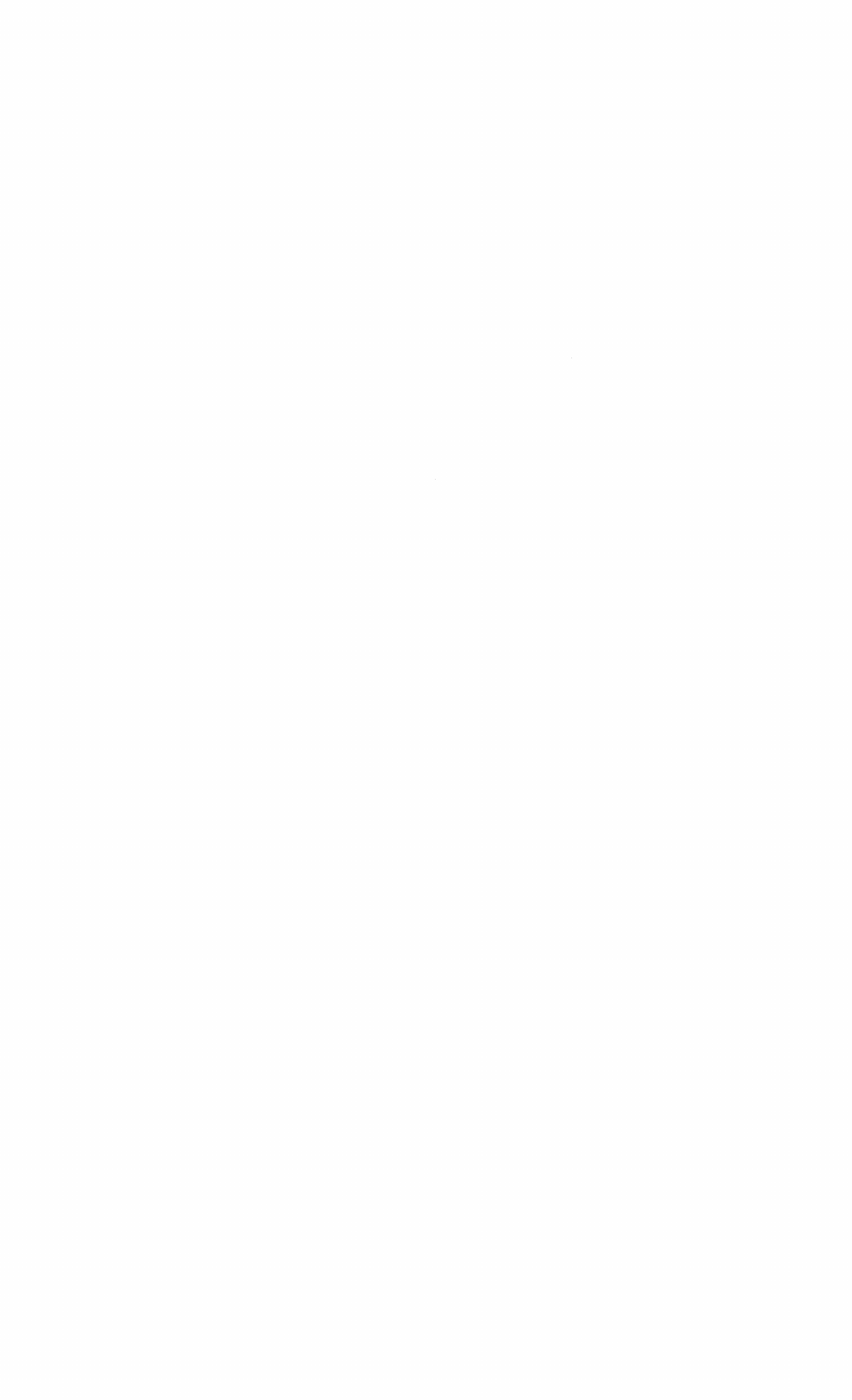TOTAL

\$ 97,868.59

, and the set of the set of the set of the set of the set of the set of the set of the set of the set of the set of the set of the set of the set of the set of the set of the set of the set of the set of the set of the se

#### IN RE: CITIZEN COMMENTS

Mr. Bracey asked if there were any citizens signed up to speak or present who wished to address the Board during this portion of the meeting.

-----~-~~---~~---~------~~~~,---~-~------------

The following citizens came forward to address the Board:

- 1. Michael W. Bratschi, 23500 Cutbank Road, McKenney, Virginia, came before the Board and commented on the following:
	- a. A statement made by a Board member regarding a doublewide mobile home being located at the entrance of Confederate Woods.
	- b. The "question form" used by Administration to respond to citizens questions at Board Meetings.
	- c. Information contained in the Board of Supervisors packets being made available to citizens attending board meetings.
	- d. Thanked the County Administrator for responding to his requests from the last meeting; however, he would get the information off the internet rather than pay for someone to copy information contained in the State Code.

#### IN RE: RESOLUTION - MRS. BETTY S. JETER

Mrs. Wendy Weber Ralph, County Administrator, presented the following resolution to Mrs. Betty Jeter in recognition of her many years of service as the Registrar to the county.

Resolution



### of the BOARD OF SUPERVISORS of DINWIDDIE COUNTY, VIRGINIA

MAY 1, 2002

IN RECOGNITION OF

# **BETTY S. JETER**

WHEREAS, Mrs. Betty S. Jeter began her career in Dinwiddie County as a part-time employee working in many different positions in the Courthouse; she was hired as the General Registrar on May 9, 1956 and served until December of 2001; and

WHEREAS, Mrs. Jeter has been a dedicated employee who represented the County of Dinwiddie in a professional and helpful manner; and

BOOK 15 PAGE 274 MAY 1, 2002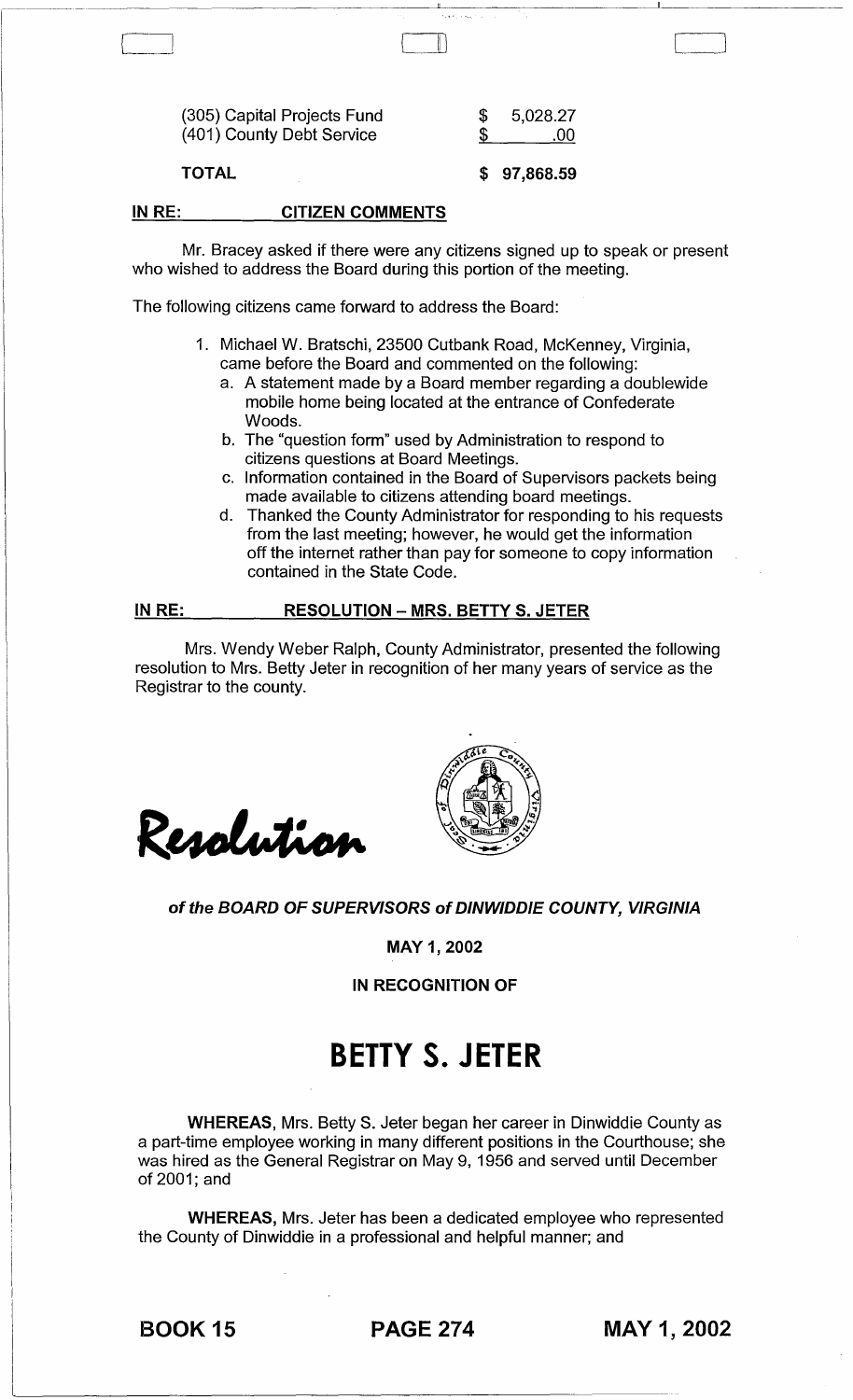WHEREAS, She served Dinwiddie County's citizens with respect and provided excellent assistance to those needing her help;

NOW, THEREFORE BE IT RESOLVED, that the Board of Supervisors on this 1<sup>st</sup> day of May 2002 desires to express their appreciation to Mrs. Jeter for her 45 years of loyal service to Dinwiddie County and to extend to her our warmest regards on this occasion and our very best wishes for many years of health and happiness as she enters a new phase of her life;

BE IT FURTHER RESOLVED, by the Board of Supervisors of Dinwiddie County, Virginia, that this resolution be presented to Betty S. Jeter, and a copy spread upon the minutes of this meeting.

Upon motion of Mr. Moody, seconded by Mr. Clay, Mr. Moody, Mr. Clay, Mr. Haraway, Mr. Bowman, Mr. Bracey voting "Aye", this resolution was adopted.

## IN RE: RESOLUTION - MR. JOHN CLEMENTS

The County Administrator, presented the following resolution to Mr. John Clements for his dedication and many years of service on the Dinwiddie County Electoral Board.





of the BOARD OF SUPERVISORS of DINWIDDIE COUNTY, VIRGINIA

MAY 1, 2002

IN RECOGNITION OF

# **JOHN H. CLEMENTS**

WHEREAS, Mr. John H. Clements has served, for 29 years, on the Electoral Board, with distinction and integrity from February 15, 1973, until February 28, 2002; and

**WHEREAS,** the Board of Supervisors on this 1 $^{\text{st}}$  day of May 2002 is desirous of acknowledging these qualities and further to express its appreciation for this work on behalf of the County;

NOW, THEREFORE BE IT RESOLVED, that the Board of Supervisors of Dinwiddie County, Virginia, hereby commends Mr. John H. Clements for his contributions and devoted service to the County of Dinwiddie; and

BE IT FURTHER RESOLVED, by the Board of Supervisors of Dinwiddie County, Virginia, that this resolution be presented to Mr. John H. Clements, and a copy spread upon the minutes of this meeting.

Upon motion of Mr. Haraway, seconded by Mr. Bowman, Mr. Moody, Mr. Clay, Mr. Haraway, Mr. Bowman, Mr. Bracey voting "Aye", this resolution was adopted.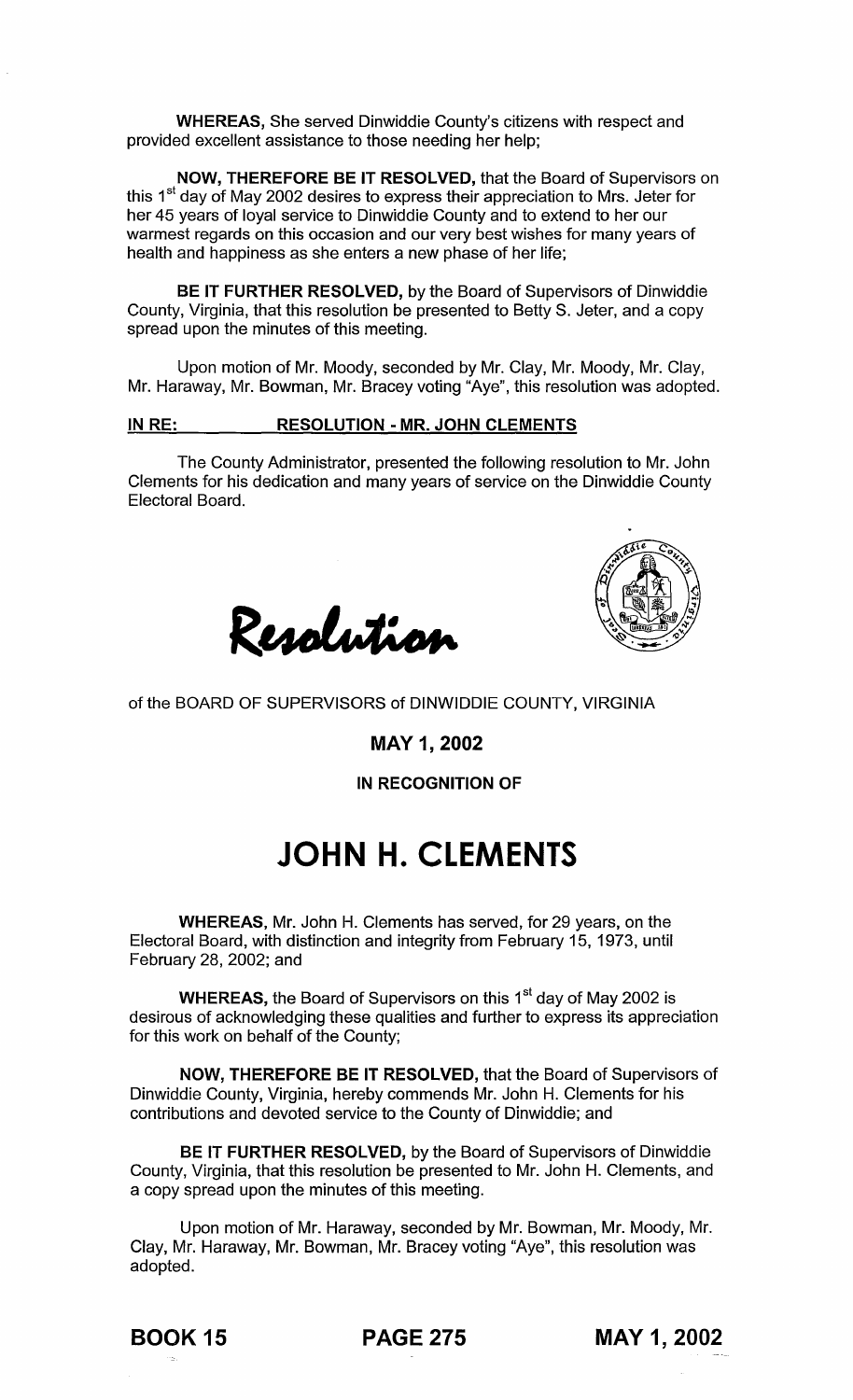#### **RESOLUTION - MR. RONALD MARTIN LONG**

~  $\frac{1}{\sqrt{2}}$ 

The County Administrator presented the following resolution to Mr. R. Martin Long for his service to the Board and citizens of the County.





of the BOARD OF SUPERVISORS of DINWIDDIE COUNTY, VIRGINIA

MAY 1, 2002

IN RECOGNITION OF

# **RONALD MARTIN LONG**

WHEREAS, Mr. Ronald Martin Long served as the County Administrator for Dinwiddie County, with distinction and integrity from July 14, 1997, until November 1, 2001; and

WHEREAS, the Board of Supervisors on this 1<sup>st</sup> day of May 2002 is desirous of acknowledging these qualities and further to express its appreciation for this work on behalf of the County;

NOW, THEREFORE BE IT RESOLVED, that the Board of Supervisors of Dinwiddie County, Virginia, hereby commends Mr. Ronald Martin Long for his contributions and devoted service to the County of Dinwiddie; and

BE IT FURTHER RESOLVED, by the Board of Supervisors of Dinwiddie County, Virginia, that this resolution be presented to Mr. Ronald Martin Long, "Marty", and a copy spread upon the minutes of this meeting.

Upon motion of Mr. Moody, seconded by Mr. Clay, Mr. Moody, Mr. Clay, Mr. Haraway, Mr. Bowman, Mr. Bracey voting "Aye", this resolution was adopted.

# IN RE: CAPITAL IMPROVEMENT PLAN - WORKSHOP WITH PLANNING COMMISSION

Mrs. Ralph gave the following overview of the proposed Capital Improvement Plan:

"It is my pleasure to present you with the Recommended FY 2001/02  $-$  2005/06 Capital Improvement Program (CIP) for your review and consideration. Before you is a plan that focuses on the County's five (5) year capital needs. We continue to be challenged with balancing the maintenance of our existing facilities and equipment with the growing needs of our community.

While the needs of County Agencies, Constitutional Officers, and department heads continue to significantly exceed the financial resources available, we are pleased to present you with a program that provides balance between the finite resources and an ever increasing number of priorities.

The five (5) year Capital Improvement Program totals \$36,064,777. The first year of the five (5) year program, which will be referred to henceforth as the

BOOK 15 PAGE 275 MAY 1, 2002

IN RE:

 $\begin{bmatrix} \phantom{-} \end{bmatrix}$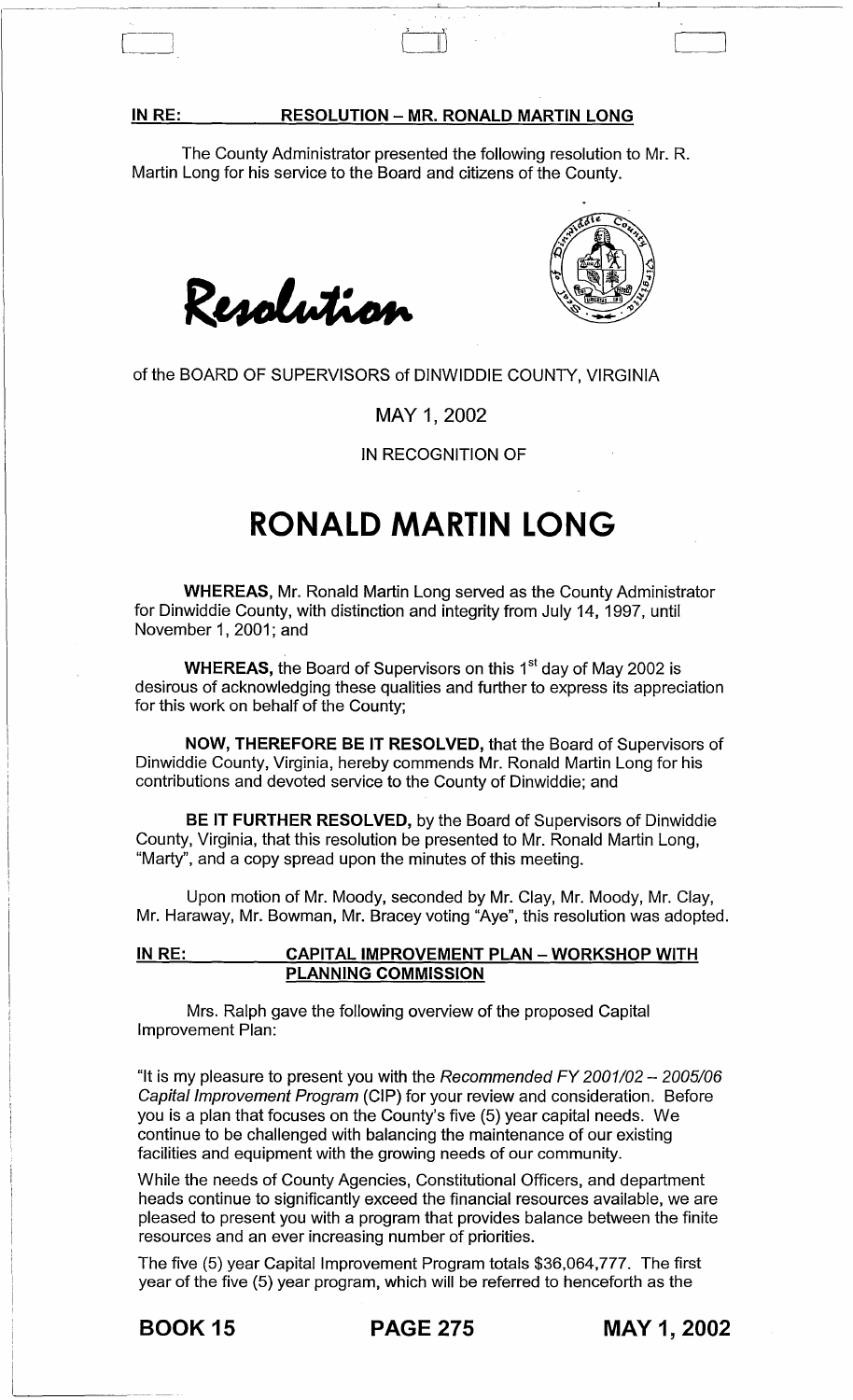Capital Budget, is \$1,006,103. The following is a summary of the projects that are recommended within the Capital Budget by functional area. The projects with an \*asterisk represent projects that are funded by another source, i.e. bond issues, grants, etc

# County Administration

| <b>County Administration Total</b>  | \$339,983 |
|-------------------------------------|-----------|
| Countywide GIS (Yr. 2)              | \$165,867 |
| <b>Shelter Pavillion - Eastside</b> | \$24,616  |
| <b>Convenience Center</b>           | \$66,000  |
| Waste Mgt. Pickup                   | \$25,000  |
| Carpet Replacement (Admin.)         | \$38,500  |
| Northside Roof                      | \$20,000  |

# Public Safety

| <b>Total Public Safety</b>              | \$666,120 |
|-----------------------------------------|-----------|
| Replace Responder 3 - McKenney          | \$35,000  |
| McKenney FD - Vehicle Extrac. (grant)   | \$16,000  |
| <b>Structural Firefighting Gear</b>     | \$36,000  |
| <b>Breathing Apparatus</b>              | \$35,000  |
| <b>Old Hickory Generator</b>            | \$40,000  |
| Ford Responder 2                        | \$140,000 |
| Namozine VFD Station Improvement        | \$164,120 |
| <b>Communications Center Relocation</b> | \$200,000 |

# Total Capital Budget

\$1,006,103

Within the project summary, you will see those projects that are being proposed for future funding, and are not included in the five year program which total \$853,500. You will also see those projects that have already been funded or are being funded by another source.

Details for all of the projects recommended for funding in the  $FY$  2001/02 -2005/06 Capital Improvement Program can be found in the project description section of this document.

In conclusion, we are proud to present you with the  $FY$  2001/02 - 2005/06 Capital Improvement Program, which we believe is both fiscally responsible and responsive to the community as we move into the new millennium.

Thank you for your careful review and consideration of this document. We are prepared to work with you as you review these recommendations and create a five (5) year Capital Improvement Program for the community. Thank you for your continued support as we pursue capital improvements that will enhance the quality of life for citizens of the County of Dinwiddie.

# **INTRODUCTION**

Capital Improvement Programming (CIP) is a fiscal planning tool, which provides a guide for the efficient and effective expenditure of public funds for capital projects by the Board of Supervisors.

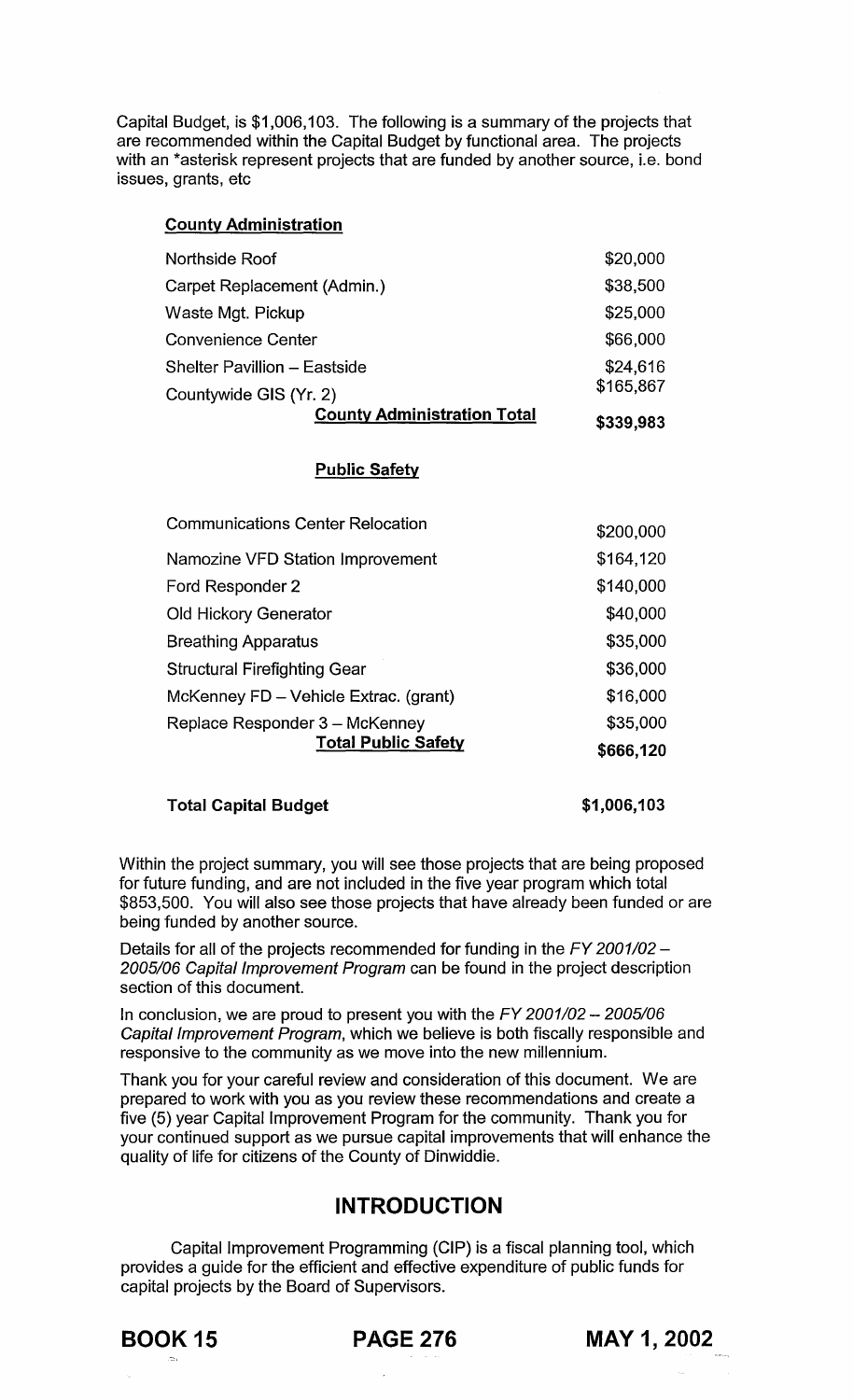Through the CIP process, capital needs within the community are identified, evaluated, ranked by priority, and scheduled over a five (5) year period. The CIP reflects difficult decisions in the allocation of finite fiscal resources among the many capital needs.

The benefits of a capital improvement program include:

- 1. A sound and stable financing program of a multi-year period;
- 2. Implementation of the Comprehensive Plan and related policies;
- 3. Establishment of an annual review and prioritization of capital needs;
- 4. Provides a basis for the formulation of financing techniques and options or other revenue producing measures;
- 5. Allows for proper programming and project design;
- 6. Eliminates the duplication of projects;
- 7. Enables the County to take advantage of joint planning and shared community facilities;
- 8. Encourages efficient government administration; and
- 9. Allows the opportunity for public input in the process.

# **PROCESS FOR PREPARING THE CAPITAL IMPROVEMENT PROGRAM**

The County of Dinwiddie prepares a five (5) year Capital Improvement Program, which is reviewed annually. The current capital improvement program represents a total investment for County and School projects of approximately \$36 million for the five (5) year planning period.

The preparation of the CIP is an interactive process, which takes approximately eight (8) months. The process begins with all County agencies, constitutional officers, and departments with capital needs submitting project requests subject to the established guidelines. Projects submitted for review are major, nonreoccurring expenditures that meet the following criteria:

- 1. Acquisition of land for public purpose;
- 2. Construction of a new facility or addition to, or extension of, such a facility;
- 3. Non-reoccurring rehabilitation or major repair with a cost of \$25,000 or more and a useful life of ten (10) years or more;
- 4. Purchase of major equipment with a cost of \$25,000 or more with a useful life of five (5) years or more; and
- 5. Any planning, feasibility, engineering, or design study related to an individual capital improvement project or program.

A review committee, established by the County Administrator, meets on a regular basis to review the projects submitted and consider all issues related to the Capital Improvement Program. The members of the CIP Review Committee are as follows:

> Glenice N. Townsend, Chief, Div. Of Admin. & Community Services William C. Scheid, Director of Planning David M. Jolly, Director of Public Safety

Timothy C. Smith, Director of Parks and Recreation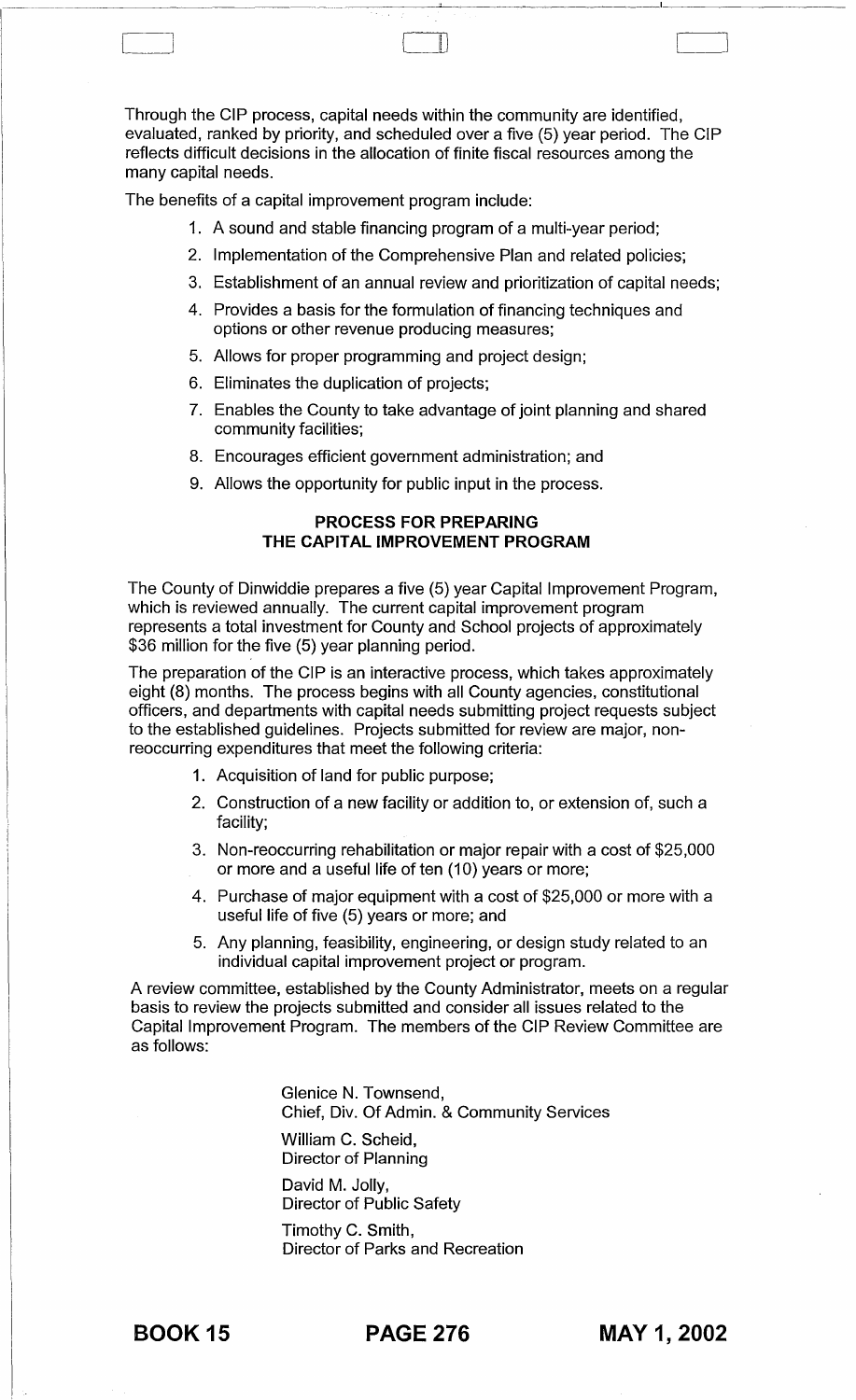Donald W. Faison, Director of Building and Grounds

Dennis E. King, Director of Waste Management

Dr. Leland Wise, Jr. Superintendent of Schools

Peggy McElveen, Director of Social Services

Wendy W. Ralph, County Administrator

The Division of Administrative Services compiles the project requests and the Review Committee discusses and prioritizes the requests based on the merits of each project. Upon reaching a consensus on the prioritization of the projects and matching available funds with the requests, staff prepares the County Administrator's recommended CIP. The plan is then presented to the Planning Commission and Board of Supervisors at a joint work session. After the work session, the Planning Commission and Board of Supervisors conduct public hearings and once the appropriate adjustments are made, the CIP is adopted. The first year of the CIP is the Capital Budget, and upon adoption of the CIP, funds are appropriated for those projects within the first year of the plan. As our process works now, funding is provided by the undesignated fund balance from the prior year.

### ESTABLISHING PRIORITIES

The initial review of the capital project requests takes place according to a set of evaluation criteria without regard to funding sources or the overall availability of funds for capital projects.

Those criteria were:

Safety Risk, systematic replacement, deteriorated facility, equitable efficiency, operating efficiency, coordination, new/expanded facility and resource conservation.

The second step is to place projects in funding priority groups as follows, also with out consideration of project cost or funding.

Group A - Safety Risk and Coordination

Group B - New/expanded Facility or Program & Operating Efficiency

Group C - Systematic Replacement

Group D - Deteriorated Facilities

The availability of funds in each year determines the number of projects that can be funded. We used \$1,000,000 as our funding limit."

Mrs. Ralph asked if any of the members of the Planning Commission or Board had any questions or comments.

Mr. Haraway and Mr. Bracey requested further details for the pavilion at the Eastside Community Enhancement Center.

Mr. Clay asked if someone would explain the differences in the responder vehicles. He also commented there are no recreational facilities in the southern end of the County.

Mr. Bracey commented that the County doesn't have a "public" park or ball field for its citizens either.



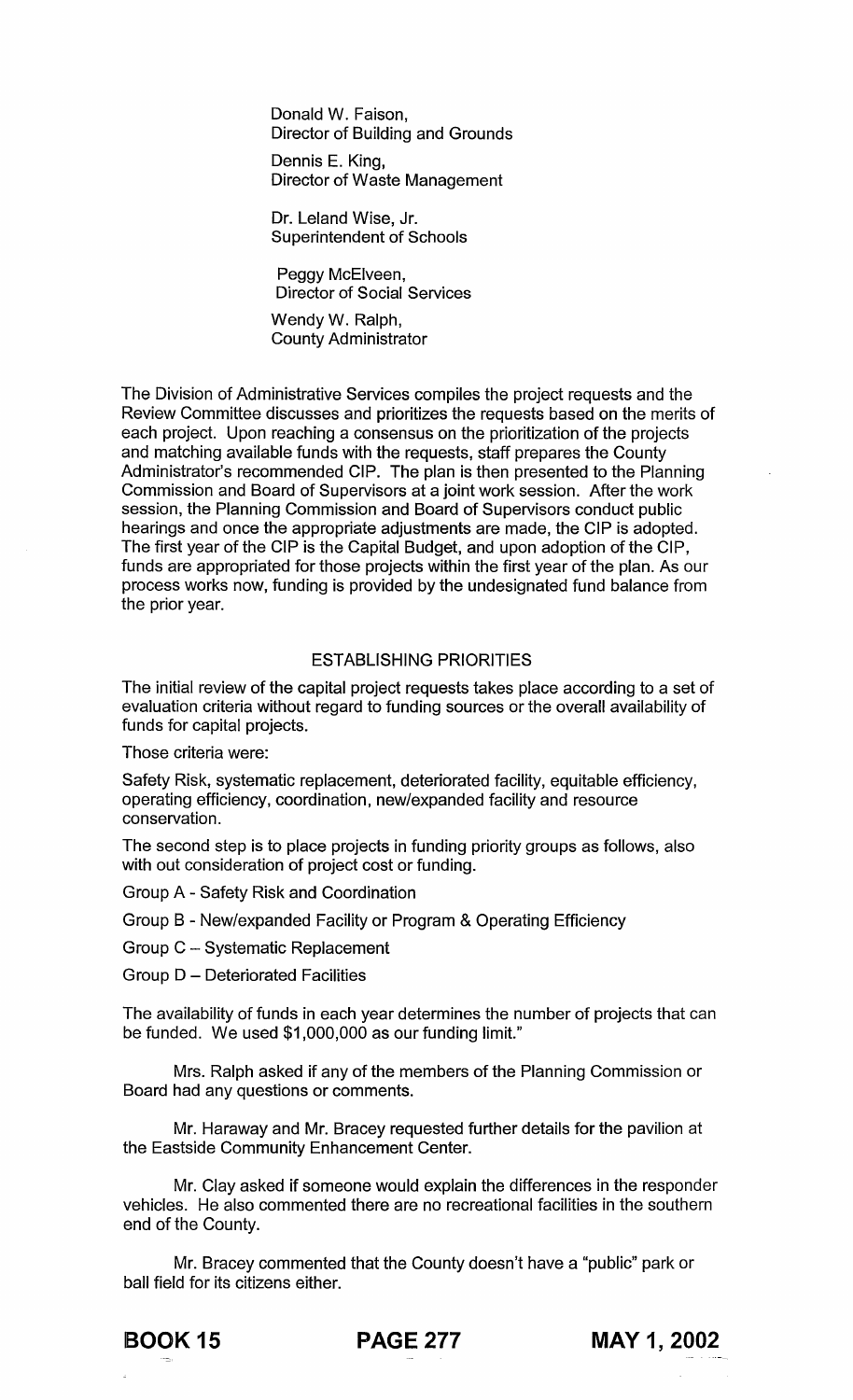Mrs. Stewart asked if there is an intended use for Northside Elementary School. Mrs. Ralph responded the Board has not made a decision yet.

III

The County Administrator explained that the County's CIP is a 5-year plan only. It is not set in stone and each year it may, and usually does, change. Public hearings will be held before the Board adopts the plan. She thanked all of the departments and agencies for their hard work and time spent in its preparation.

# **IN RE: RECESS**

The Chairman called for a recess at 9:03 P.M. The meeting reconvened at 9:11 P.M.

# IN RE: AUTHORIZATION FOR RFP TO SELECT CONSULTANT -**TO PERFORM STUDY - INDUSTRIAL PARK PROJECT**

The County Administrator commented enclosed in your packet was a letter from the Tobacco Commission advising the County that \$50,000 was approved for the due diligence phase of the industrial park project. The remaining funds will be available contingent upon receipt of documentation that the project can be completed for the amount requested. Our next step will be an RFP to select a consultant to perform the study. Mrs. Ralph commented the remainder of the funds would be awarded depending upon the results of the study. She stated as a condition of the award, the Commission requires its participation in any and all press conferences or announcements of this grant. The Tobacco Commission membership list, which you requested, was enclosed in your packet also. She requested authorization to proceed with the RFP to select a consultant to perform the study.

Mr. Bowman expressed his concern about spending \$50,000 on the study until a site is selected. Mrs. Ralph commented there was a site selected as our first priority; but, she would contact the property owners to discuss the details of the property and bring that back to the Board before proceeding. However, it would take some time to select a consultant and she would like to proceed with the RFP at this time.

Upon Motion of Mr. Moody, Seconded by Mr. Bowman, Mr. Moody, Mr. Clay, Mr. Haraway, Mr. Bowman, Mr. Bracey voting "Aye",

BE IT RESOLVED by the Board of Supervisors of Dinwiddie County, Virginia, that the County Administrator is authorized to proceed with the issuance of an RFP to select a consultant to perform the study for the due diligence phase of the industrial park project.

## **IN RE: COUNTY ADMINISTRATOR COMMENTS**

- 1. Mrs. Ralph commented that the Commissioner of Revenue did not want to put anything in writing but still would like to meet with the Board, a representative from the State Department of Taxation and an attorney to discuss the formula used for taxing mineral lands. The Board agreed to meet for an hour with the understanding that the representative from the taxation department is to address the Board first.
- 2. The list of appointments needed was supplied in your packets so you will be ready to discuss them at the meeting on May 15<sup>th</sup>.
- 3. If it is agreeable with the Board we need to continue this meeting until May 15, 2002 at 11:00 to tour the jail facilities followed by a 12:00 Noon joint meeting with the Dinwiddie County Water Authority to discuss any issues you may have. We will meet for lunch upstairs at the Home Place Restaurant. This was agreeable with the Board.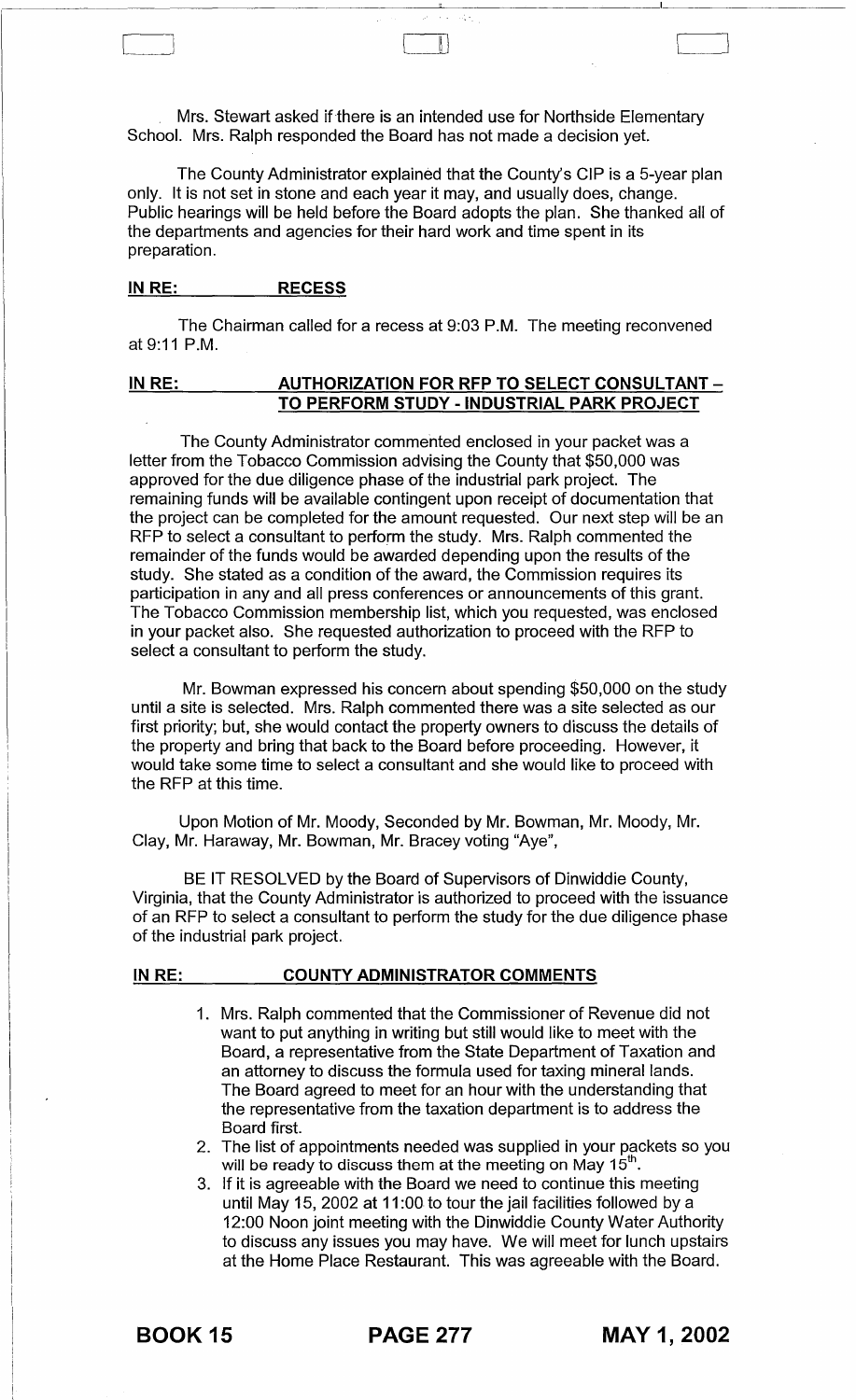## IN RE: AUTHORIZATION TO ISSUE RFP - RADIO SYSTEM FOR COMMUNICATIONS CENTER

The County Administrator stated the radio system for the communication center may cost the county in excess of a million dollars and no employee here has the expertise to put the proper bid proposal together. The State does have a list of vendors they are working with for the communication systems. She requested authorization to issue an RFP for a consultant to evaluate the specifications for the type of system we need for the center.

Upon Motion of Mr. Clay, Seconded by Mr. Haraway, Mr. Moody, Mr. Clay, Mr. Haraway, Mr. Bowman, Mr. Bracey voting "Aye",

BE IT RESOLVED by the Board of Supervisors of Dinwiddie County, Virginia, that the County Administrator is authorized to proceed with the issuance of an RFP for a consultant to evaluate the specifications for the type of communication system needed for the E911 Communication Center.

# IN RE: COUNTY ADMINISTRATOR COMMENTS ~ CONT' *i·* \' \ \

- 4. Mrs. Ralph distributed information, for the Board to review from the Director of the Office on Youth on next year's budget request.
- 5. Copies were distributed of the comprehensive article on the implications to localities of the General Assembly's budget action in the 2002 session including the fine-tuning of the budget per the governor's budget amendments at the veto session on April 17, 2002.

#### IN RE: BOARD MEMBER COMMENTS

- Mr. Bowman He asked how much was our budget cut this year due to the State. Mrs. Ralph replied the State revenues were cut 2% in the general fund. However, our County has not depended on the State for funding in these areas. The School Fund and a few other grant-funded offices received limited funding.
- Mr. Moody No comments.
- Mr. Haraway He stated he would like to know the status of the Assistant County Administrator position applications. The County Administrator stated she was prepared to discuss them in Closed Session.
- Mr. Clay No comments.
- Mr. Bracey No comments.

#### IN RE: ITEMS UNDER INFORMATION TAB & HANDOUTS

- 1. Memo from Martha Burton General Assembly Update
- 2. Memorandum from Crater Regional Partnership Partnership Program Update
- 3. Letter from VDOT Bridge Detour on Route 625 for repairs
- 4. Letter of thanks for increase in salaries from the EMS Staff to the Board of Supervisors

#### IN RE: CLOSED SESSION

Mr. Clay stated I move to close this meeting in order to discuss matters exempt under section: